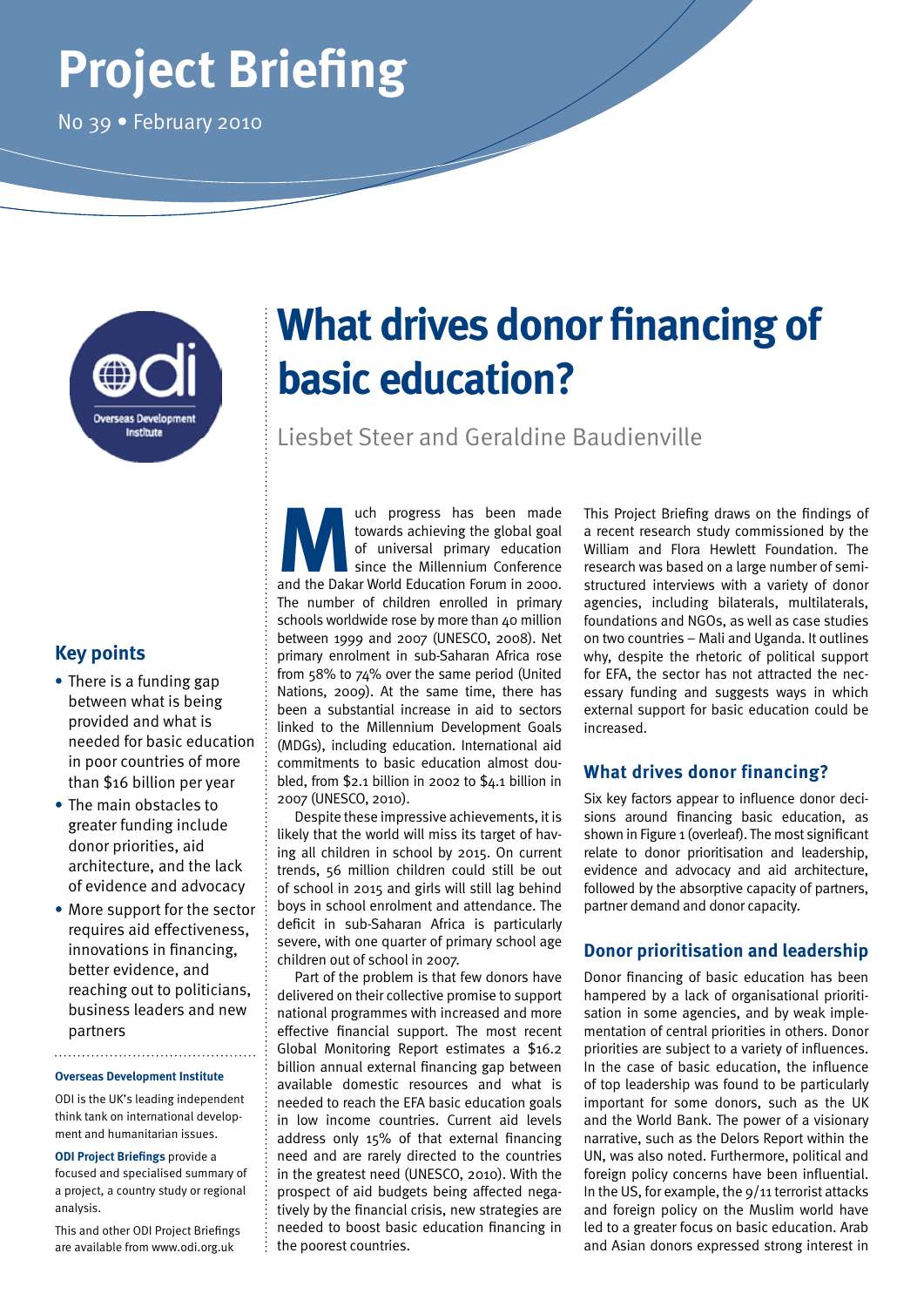

the education sector based on their own development background and cultural or religious foundations. Finally, international agreements (MDGs, EFA goals) are now accepted as an important part of the development agenda and have influenced donor priorities.

Organisational priorities are expected to influence aid allocations, but many organisations have made strong public statements on the importance of basic education that have not always been backed by aid commitments. This may be the result of the lack of genuine political commitment to education noted by advocacy organisations, but there may be other explanations. First, the move towards decentralisation in many donor agencies means that what is regarded as a priority at the 'centre' may not ultimately translate into a priority at country-level. This tension is compounded by complex organisational structures in some donor agencies, such as in Japan and the US, where aid budgets are spread over several departments or agencies. In such cases, maintaining a focus on basic education means addressing internal politics and power struggles. Second, aid allocation models that emphasise policy and institutional capacity do not always favour countries with the greatest needs in basic education. Early endorsement by donors under the Fast Track Initiative (FTI), for instance, was based in part on the ability of a country to produce strong educational plans, effectively excluding the fragile states with the greatest basic education needs (Cambridge Education et al., 2009).

### **Failings in aid architecture**

The international aid architecture is another constraint to turning donor commitment to basic education into action, particularly the way in which external financing is mobilised, managed and delivered.

The harmonisation of aid flows to basic education and their 'ownership' by recipient governments, have been strengthened in recent years, largely as a result of strong support from certain donors, the broader Paris-Accra aid effectiveness agenda and initiatives such as the FTI. Nonetheless, lack of donor coordination, ineffective division of labour and unpredictability of aid continue to limit the scale and effectiveness of financial support to basic education.

The lack of a strong global coordination mechanism is a particular problem for the education sector. Despite its strong record on monitoring progress towards the EFA goals through its flagship Global Monitoring report, UNESCO has been unable to provide the leadership and global voice needed to raise additional financing for the sector.

The effects on finance for basic education resulting from new aid modalities such as budget support, which aim for greater coordination and alignment through the use of country systems, are also unclear. Evaluations show that these modalities can provide governments with greater fiscal space to allocate more funding to social sectors such as basic education (IDD & Associates 2006) particularly given the high proportion of recurrent costs in overall spending. However, donors interviewed for the study expressed concern that the move towards budget support reduces their influence over recipient government policy decisions and their control over the amount of spending allocated to basic education, while acknowledging the role of declines in their own technical capacity. Bilateral donors have seen a decline in education experts in multisectoral operations. A recent study for the EC shows that donors using general budget support (GBS) are less involved in education sector dialogue than donors using other modalities (ten Have, Thissen & Visser 2008). This may explain in part the growing interest in sector budget support operations, as a way of reconciling the benefits of budget support with the need for more in-depth sector policy dialogue.

The relative lack of innovative approaches to raising and delivering financing, as compared with the health sector for instance, is also a constraint to basic education funding. The FTI aimed to add innovative new dimensions to aid harmonisation and alignment but its impact in terms of raising additional funds has been limited (Cambridge et al., 2009). Promising innovations, such as Cash on Delivery (Barder and Birdsall, 2006) remain limited in scale.

Finally, opportunities may have been missed to engage with new players, such as non-DAC donors and the private sector, hampered by ongoing ideological debates around the role of the private sector in the delivery of basic education. Non-DAC donors (e.g. Arabia and South Korea) are interested in expanding their engagement in the education sector, but liaison with them has been limited to date.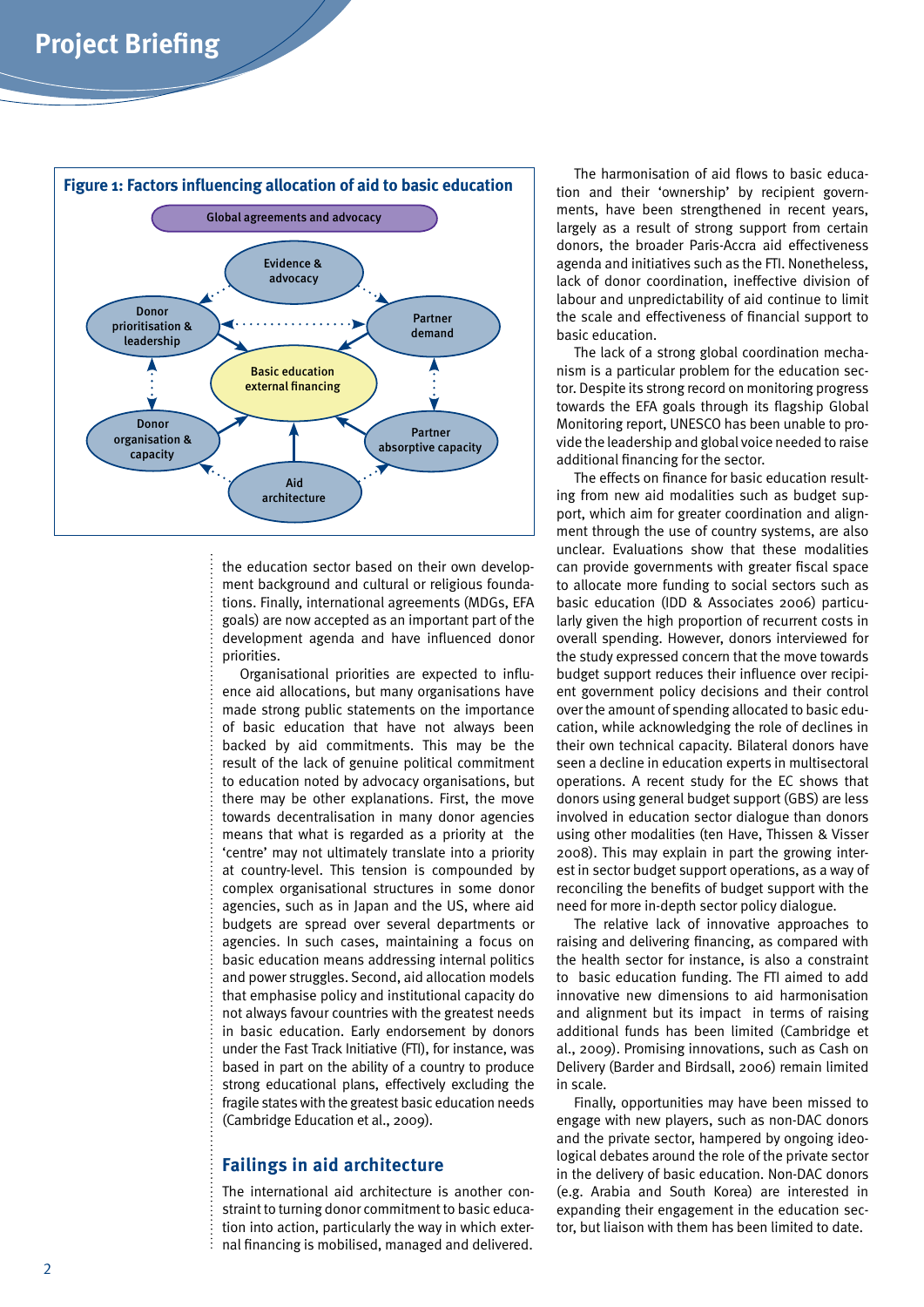#### **Poor evidence and advocacy**

There is broad agreement across all types of donors, and in particular foundations, NGOs and multilateral organisations, that the evidence-based case for further investment in basic education has not been made strongly enough. In an environment of limited aid resources and many competing demands, education has not been able to sufficiently demonstrate its relative importance or justify its urgent need for resources. Politicians and the public in donor countries are not sufficiently aware of the impact and broader development implications of education, and this affects aid levels.

Several types of evidence are missing, including reliable and consistent estimates of the funding gap, results in terms of learning outcomes as well as evidence on the impact of education on other aspects of development. Moreover, the debate on whether education results should be measured in terms of quality, rather than access, seems to have blurred the argument for education funding.

Decisions to scale up aid are influenced not only by the evidence generated but also, and perhaps more importantly, by the way evidence is used in advocacy campaigns. Global campaigns, such as the Global Campaign for Education (GCE), and civil society have played an important role in the education movement and the international agreement around the EFA goals in particular. However, they are competing with stronger campaigns in other sectors and their relatively limited success may be because they have failed to gather and use evidence clearly and effectively. The impact of campaigns could be improved by greater engagement with, and strengthening of, grassroots organisations, as well as targeting messages to much broader groups, including different parts of government, parliament and opposition parties.

## **Other factors that influence donor financing**

**Partner absorptive capacity:** The capacity of recipient countries to absorb external resources for basic education scale-up is widely discussed in the literature (see for example Rose 2007). The evidence in this study suggests that, while considered important, it is by no means the most significant factor in determining the scale-up of aid. To a certain extent, as has been shown in the health and AIDS sectors, capacity expands to deal with increased funding. Capacity constraints could also be reduced through improved coordination among donor and funding agencies and the use of more streamlined procedures and predictable modalities. Absorptive capacity constraints in the education sector generally mean constraints in institutional and human resource capacity and, to some extent, systems of accountability. Overall, the ability of governments to develop credible plans seems to have improved,

#### **Box 1: The Fast Track Initiative (FTI): an innovative financing mechanism?**

When the FTI was launched in 2002, it embodied a new type of global compact between developing countries and aid donors to achieve universal primary completion by 2015. Developing countries were to put in place credible education sector plans to accelerate progress on EFA, with donors backing those efforts through increased, effective and predictable aid. The most important innovations introduced by the FTI were the introduction of a framework to improve the quality and consistency of country-owned plans and processes (FTI Indicative Framework). A centrally operated Catalytic Fund (CF) was established to provide additional financing following the Paris Declaration Principles; technical support is also provided through an Education Programme Development Fund (EPDF). The CF can include all bilateral and multilateral sources of financing for education, as long as they are directed to support activities in the education sector plan.

The Mid Term Evaluation suggests that, despite its potential, the FTI has fallen short of its ambitions on resource mobilisation and aid effectiveness, with limited mutual accountability, poor monitoring of the FTI 'compact', and insufficient links with national poverty reduction strategies (Cambridge Education et al., 2009).

but their implementation capacity within education ministries and at sub-national level remains a concern. It is no surprise that capacity constraints are a particular challenge for fragile states.

**Partner demand:** With donors giving increased attention to recipient government ownership, strong demand from recipient governments for basic education has a positive influence on donor funding for the education sector. However, while there is strong demand for basic education support at the general level, demand for aid for the basic education sector varies significantly across donor agencies. Recipients direct their demand to the agencies they see as interested in supplying such funding, or those providing it through preferred aid instruments. Donors that provide aid mainly through loans instead of grants (e.g. World Bank, Saudi Development Fund or Japan) experience less demand for basic education financing, largely because recipient governments are reluctant to borrow funds for recurrent costs.

**Donor capacity and organisation:** Donor costsaving exercises, the restructuring of donor agencies and the use of new aid modalities have contributed to a weakening of education expertise in donor agencies, which could further limit the scale-up of aid to basic education. And organisational structure (e.g. degree of decentralisation) seems to affect the ability of an organisation to prioritise basic education effectively.

#### **What can be done?**

An analysis of the factors that influence decisionmaking in basic education highlights a number of potential opportunities or strategies that could be adopted by the basic education sector to galvanise more donor support. There are several developments that may offer opportunities in 2010 to mobilise substantial new resources, including the 1GOAL Campaign linked to the FIFA World Cup, the  $\frac{1}{2}$